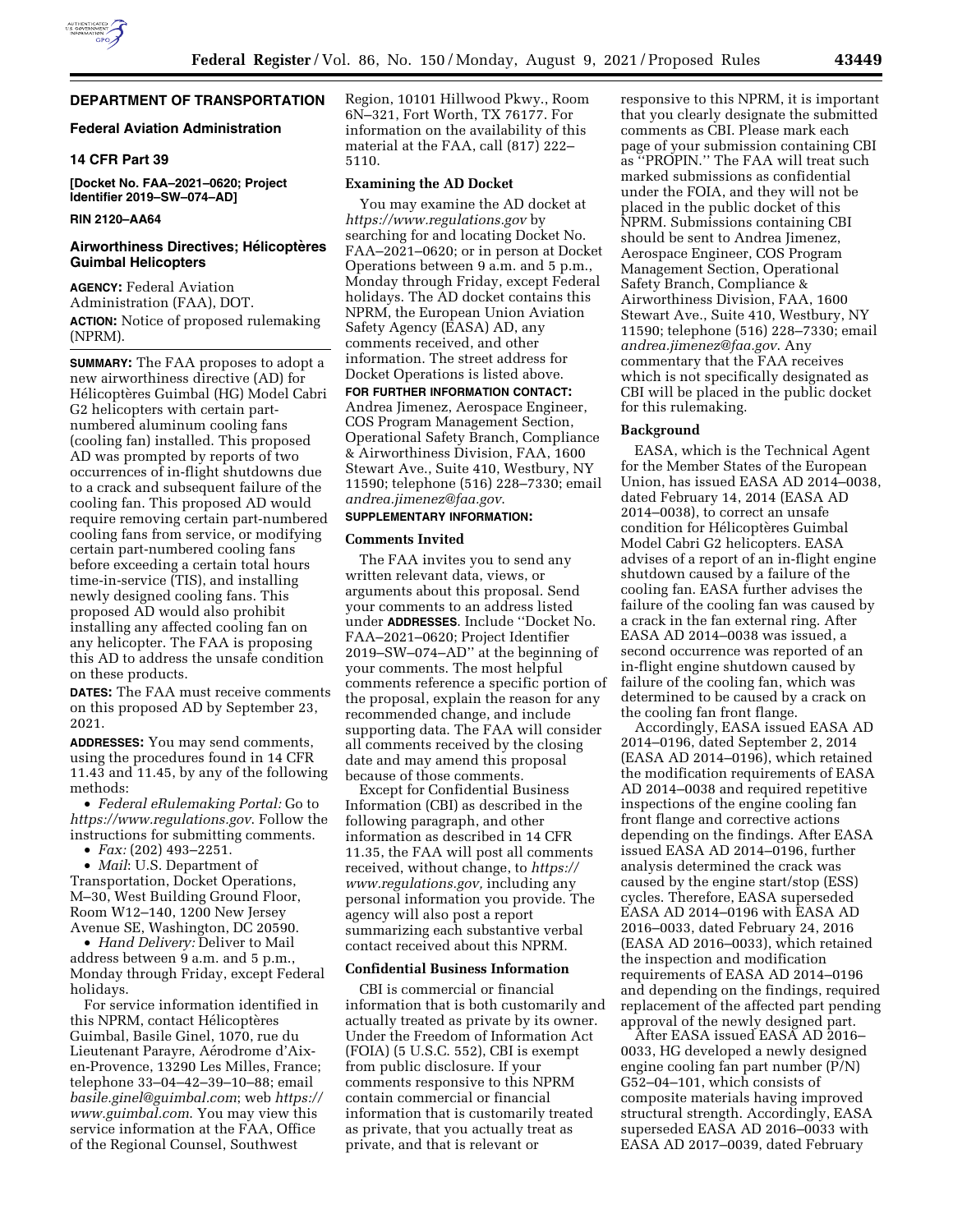24, 2017 (EASA AD 2017–0039), which retained the requirements of EASA AD 2016–0033 and required replacing the affected cooling fans with the newly designed cooling fan which terminates the repetitive inspections from EASA AD 2016–0033.

Since EASA issued EASA AD 2017– 0039, HG issued a revision to its service bulletin requiring a life limit requirement for the replacement of the affected cooling fans. Accordingly, EASA superseded EASA AD 2017–0039 with EASA AD 2019–0187, dated July 31, 2019, and corrected August 2, 2019 (EASA AD 2019–0187). EASA AD 2019– 0187 retains some of the requirements in EASA AD 2017–0039 and requires a new compliance time and life limit for the replacement of the affected part. EASA AD 2019–0187 also removes the modification and inspection requirements which are covered by EASA AD 2019–0025, dated February 4, 2019.

The unsafe condition described in the EASA ADs, if not addressed, could result in failure of the cooling fan and subsequent engine in-flight shut-down and reduced control of the helicopter.

### **FAA's Determination**

These helicopters have been approved by EASA and are approved for operation in the United States. Pursuant to the FAA's bilateral agreement with the European Union, EASA has notified the FAA about the unsafe condition described in its AD. The FAA is proposing this AD after evaluating all known relevant information and determining that the unsafe condition described previously is likely to exist or develop on other helicopters of the same type designs.

### **Related Service Information Under 1 CFR Part 51**

The FAA reviewed Guimbal Service Bulletin SB 16–021, Revision E, dated August 27, 2019. This service information specifies instructions for retrofitting the cooling fan with the new front flange, aft ring, and 24-hole pulley. This service information also specifies that upon completion of all the required actions, the cooling fan assembly P/N G52–00–000, P/N G52–00–001 and P/N G52–04–100 become P/N G52–04–101.

This service information is reasonably available because the interested parties have access to it through their normal course of business or by the means identified in the **ADDRESSES** section.

# **Other Related Service Information**

The FAA also reviewed Guimbal Service Bulletin SB 16–021, Revision D, dated May 20, 2019, which is not

incorporated by reference, and which specifies procedures for accessing the cooling fan and removing it from service; modifying, applying adhesive and torqueing the rear flange; installing the improved cooling fan, and additional actions.

## **Proposed AD Requirements in This NPRM**

This proposed AD would require removing from service any affected partnumbered cooling fan. An alternative, for certain part-numbered cooling fans, modifying the cooling fan before it exceeds a certain total hours TIS.

# **Differences Between This Proposed AD and EASA AD 2019–0187**

EASA AD 2019–0187 allows certain cooling fans with certain total hours TIS to be retrofitted before exceeding their life limit, whereas this proposed AD would require removing these cooling fans from service or as an alternate to removing them from service, modifying the cooling fan before exceeding the total hours TIS. EASA AD 2019–0187 allows a compliance time in months TIS to replace certain part-numbered cooling fans, whereas this proposed AD would only allow hours TIS.

EASA AD 2019–0187 retains the compliance time of March 10, 2017, which is the effective date of EASA AD 2017–0039. This proposed AD would require compliance within the effective date of this AD. The FAA has determined that these compliance times are adequate to address the identified unsafe condition.

### **Costs of Compliance**

The FAA estimates that this AD, if adopted as proposed, would affect 32 helicopters of U.S. Registry. Labor rates are estimated at \$85 per work-hour. Based on these numbers, the FAA estimates the following costs to comply with this proposed AD.

Removing the affected cooling fan from service and installing the newly designed cooling fan would take about 16 work-hours and parts would cost about \$4,600 for an estimated cost of \$5,960 per replacement and \$190,720 for the U.S. fleet.

## **Authority for This Rulemaking**

Title 49 of the United States Code specifies the FAA's authority to issue rules on aviation safety. Subtitle I, section 106, describes the authority of the FAA Administrator. Subtitle VII: Aviation Programs, describes in more detail the scope of the Agency's authority.

The FAA is issuing this rulemaking under the authority described in

Subtitle VII, Part A, Subpart III, Section 44701: General requirements. Under that section, Congress charges the FAA with promoting safe flight of civil aircraft in air commerce by prescribing regulations for practices, methods, and procedures the Administrator finds necessary for safety in air commerce. This regulation is within the scope of that authority because it addresses an unsafe condition that is likely to exist or develop on products identified in this rulemaking action.

## **Regulatory Findings**

The FAA determined that this proposed AD would not have federalism implications under Executive Order 13132. This proposed AD would not have a substantial direct effect on the States, on the relationship between the national Government and the States, or on the distribution of power and responsibilities among the various levels of government.

For the reasons discussed, I certify this proposed regulation:

(1) Is not a ''significant regulatory action'' under Executive Order 12866,

(2) Would not affect intrastate aviation in Alaska, and

(3) Would not have a significant economic impact, positive or negative, on a substantial number of small entities under the criteria of the Regulatory Flexibility Act.

#### **List of Subjects in 14 CFR Part 39**

Air transportation, Aircraft, Aviation safety, Incorporation by reference, Safety.

### **The Proposed Amendment**

Accordingly, under the authority delegated to me by the Administrator, the FAA proposes to amend 14 CFR part 39 as follows:

# **PART 39—AIRWORTHINESS DIRECTIVES**

■ 1. The authority citation for part 39 continues to read as follows:

**Authority:** 49 U.S.C. 106(g), 40113, 44701.

#### **§ 39.13 [Amended]**

■ 2. The FAA amends § 39.13 by adding the following new airworthiness directive:

Hélicoptères Guimbal: Docket No. FAA-2021–0620; Project Identifier 2019–SW– 074–AD.

## **(a) Comments Due Date**

The FAA must receive comments on this airworthiness directive (AD) by September 23, 2021.

### **(b) Affected ADs**

None.